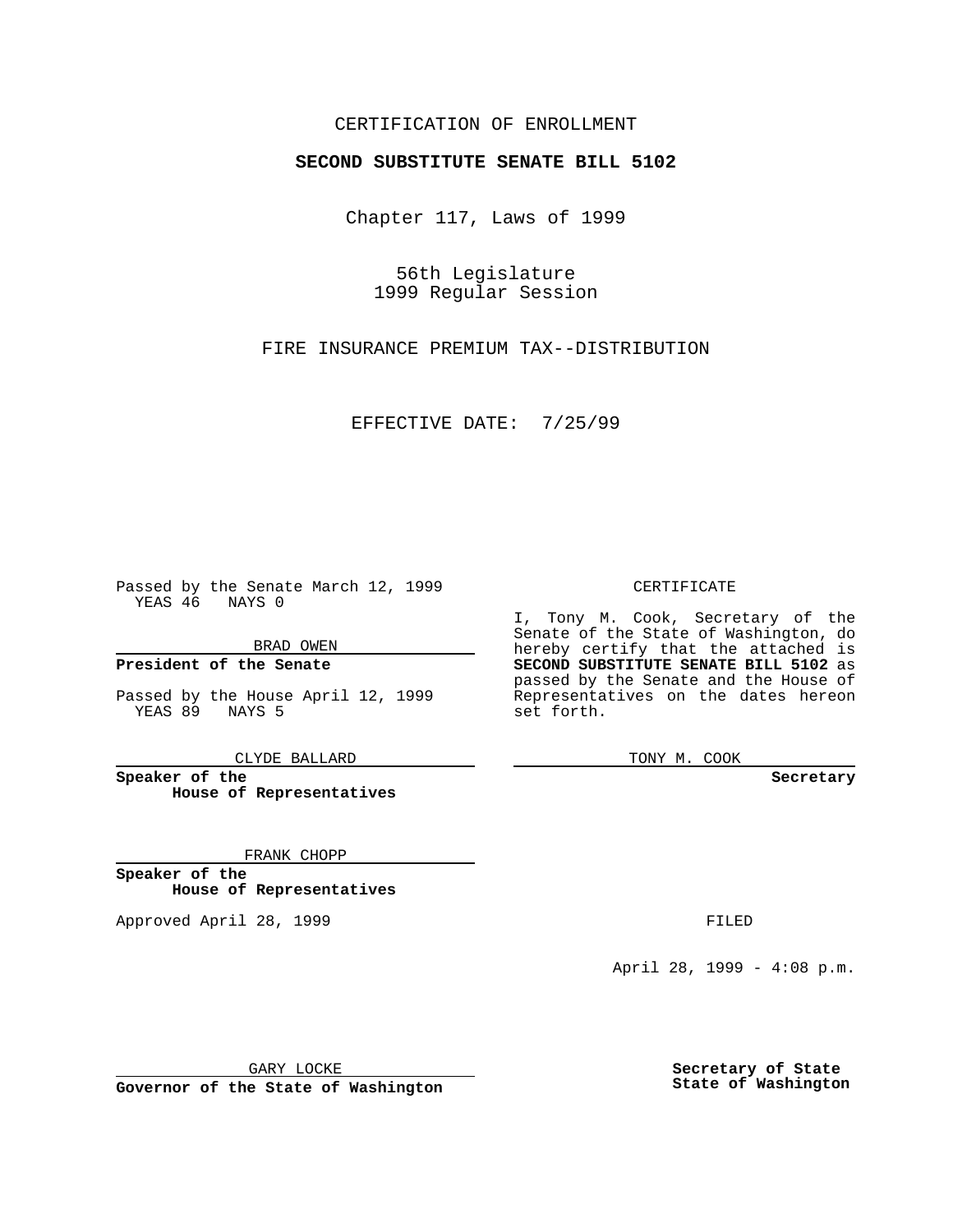## **SECOND SUBSTITUTE SENATE BILL 5102** \_\_\_\_\_\_\_\_\_\_\_\_\_\_\_\_\_\_\_\_\_\_\_\_\_\_\_\_\_\_\_\_\_\_\_\_\_\_\_\_\_\_\_\_\_\_\_

\_\_\_\_\_\_\_\_\_\_\_\_\_\_\_\_\_\_\_\_\_\_\_\_\_\_\_\_\_\_\_\_\_\_\_\_\_\_\_\_\_\_\_\_\_\_\_

Passed Legislature - 1999 Regular Session

### **State of Washington 56th Legislature 1999 Regular Session**

**By** Senate Committee on Ways & Means (originally sponsored by Senators Haugen, Snyder, Winsley, Goings, Gardner, T. Sheldon, Bauer, Rasmussen, Hale, McCaslin, Sellar, Swecker, Patterson, Morton, Prentice, Oke, Kohl-Welles and Costa)

Read first time 03/05/99.

 AN ACT Relating to distribution of the fire insurance premium tax to contribute toward the funding of fire fighting training and volunteer fire fighter pensions; and amending RCW 43.43.934, 43.43.944, 41.16.050, 41.24.170, 41.24.160, and 41.24.172.

BE IT ENACTED BY THE LEGISLATURE OF THE STATE OF WASHINGTON:

 **Sec. 1.** RCW 43.43.934 and 1998 c 245 s 65 are each amended to read as follows:

 Except for matters relating to the statutory duties of the chief of the Washington state patrol that are to be carried out through the director of fire protection, the board shall have the responsibility of developing a comprehensive state policy regarding fire protection services. In carrying out its duties, the board shall:

 (1)(a) Adopt a state fire training and education master plan that allows to the maximum feasible extent for negotiated agreements: (i) With the state board for community and technical colleges to provide academic, vocational, and field training programs for the fire service and (ii) with the higher education coordinating board and the state colleges and universities to provide instructional programs requiring advanced training, especially in command and management skills;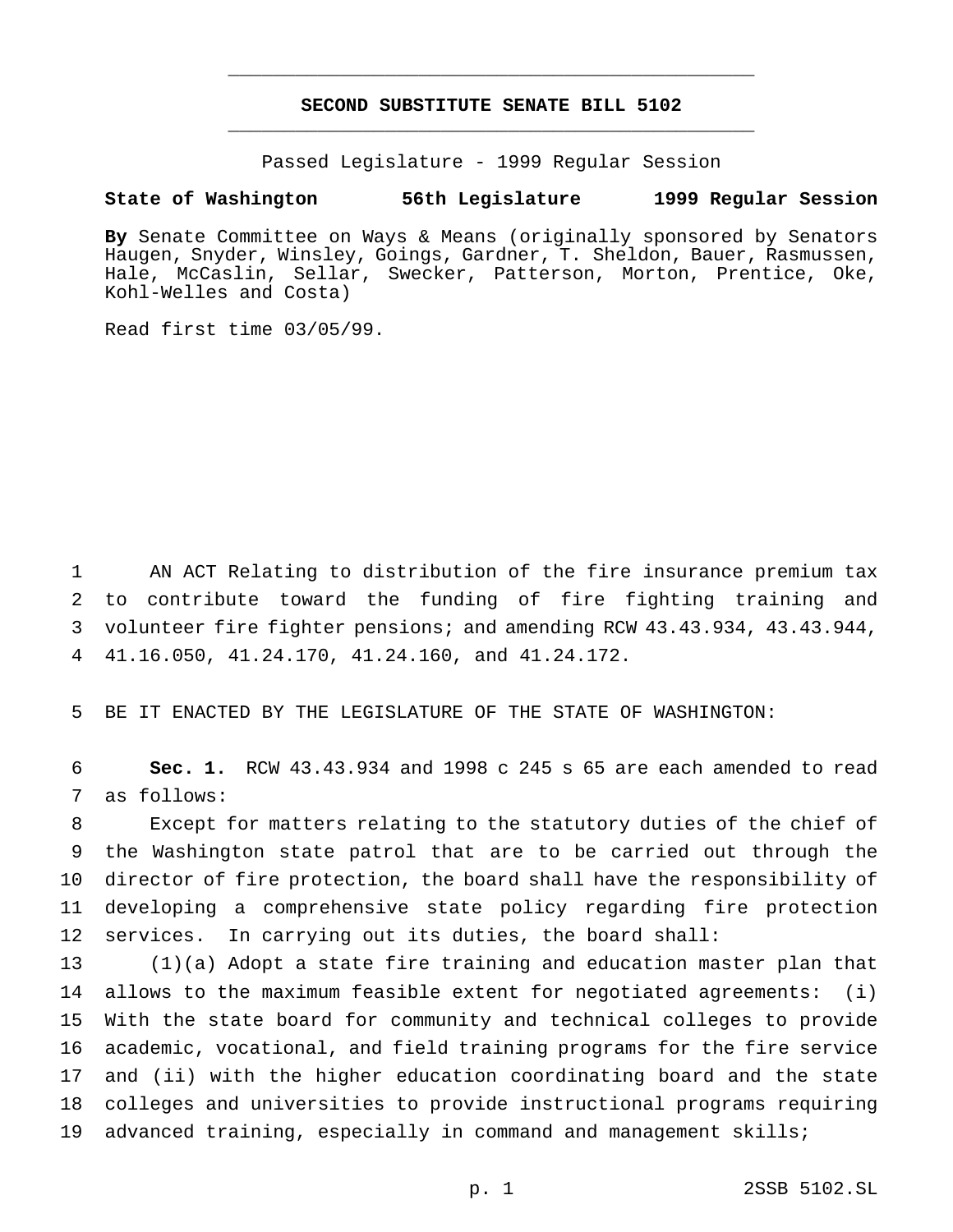(b) Adopt minimum standards for each level of responsibility among personnel with fire suppression, prevention, inspection, and investigation responsibilities that assure continuing assessment of skills and are flexible enough to meet emerging technologies. With particular respect to training for fire investigations, the master plan shall encourage cross training in appropriate law enforcement skills. To meet special local needs, fire agencies may adopt more stringent 8 requirements than those adopted by the state;

 (c) Cooperate with the common schools, technical and community colleges, institutions of higher education, and any department or division of the state, or of any county or municipal corporation in establishing and maintaining instruction in fire service training and education in accordance with any act of congress and legislation enacted by the legislature in pursuance thereof and in establishing, building, and operating training and education facilities.

 Industrial fire departments and private fire investigators may participate in training and education programs under this chapter for a reasonable fee established by rule;

 (d) Develop and adopt a master plan for constructing, equipping, maintaining, and operating necessary fire service training and education facilities subject to the provisions of chapter 43.19 RCW;  $((and))$ 

 (e) Develop and adopt a master plan for the purchase, lease, or other acquisition of real estate necessary for fire service training 25 and education facilities in a manner provided by law<sub>i</sub> and

26 (f) Develop and adopt a plan with a goal of providing training at 27 the level of fire fighter one, as defined by the board, to all fire 28 fighters in the state. The plan will include a reimbursement for fire 29 protection districts and city fire departments of not less than two 30 dollars for every hour of fire fighter one training. The Washington 31 state patrol shall not provide reimbursement for more than one hundred 32 fifty hours of fire fighter one training for each fire fighter trained. (2) In addition to its responsibilities for fire service training, the board shall:

(a) Adopt a state fire protection master plan;

 (b) Monitor fire protection in the state and develop objectives and priorities to improve fire protection for the state's citizens including: (i) The comprehensiveness of state and local inspections required by law for fire and life safety; (ii) the level of skills and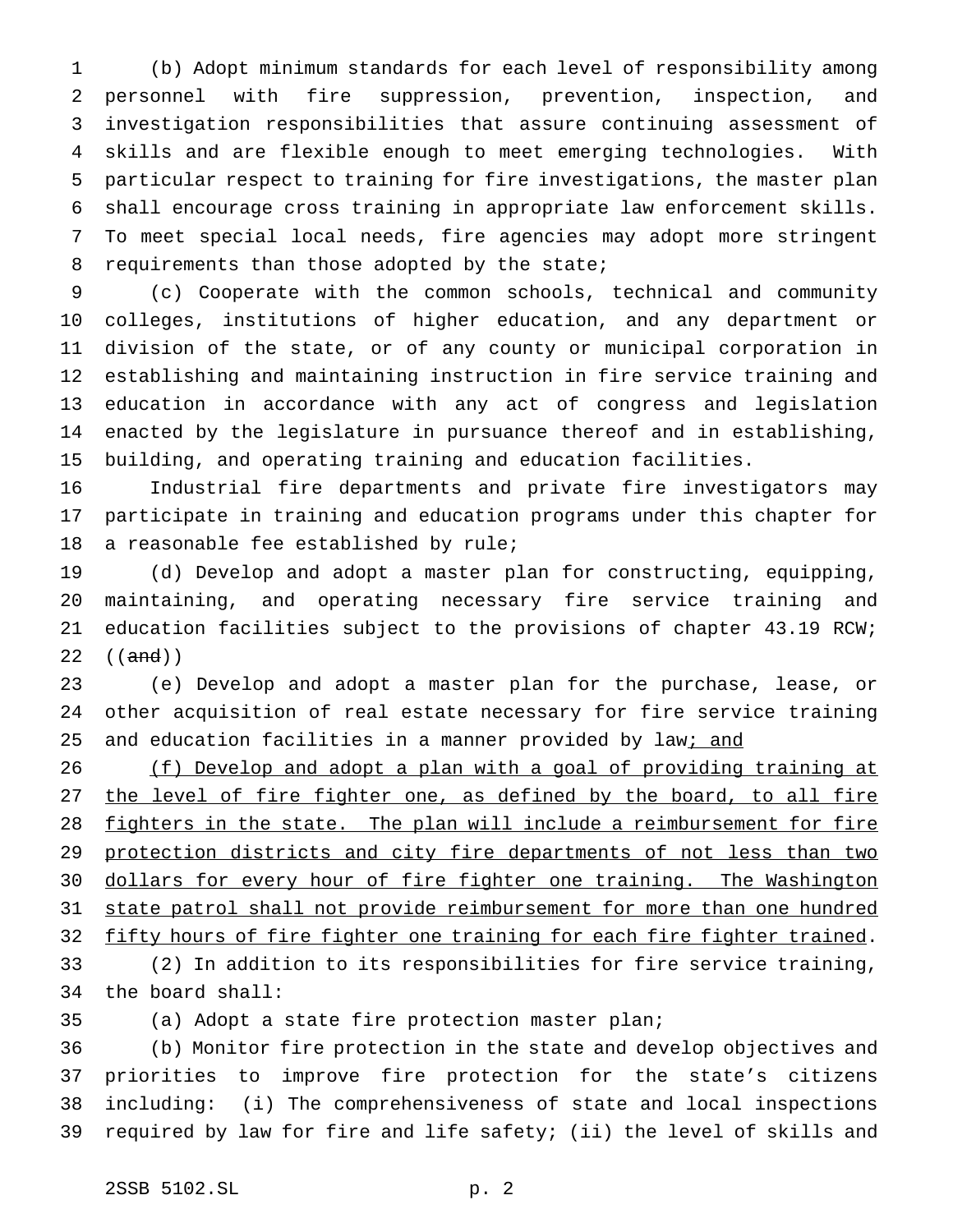training of inspectors, as well as needs for additional training; and (iii) the efforts of local, regional, and state inspection agencies to improve coordination and reduce duplication among inspection efforts;

 (c) Establish and promote state arson control programs and ensure development of local arson control programs;

 (d) Provide representation for local fire protection services to the governor in state-level fire protection planning matters such as, but not limited to, hazardous materials control;

 (e) Recommend to the director of community, trade, and economic development rules on minimum information requirements of automatic location identification for the purposes of enhanced 911 emergency service;

 (f) Seek and solicit grants, gifts, bequests, devises, and matching funds for use in furthering the objectives and duties of the board, and establish procedures for administering them;

 (g) Promote mutual aid and disaster planning for fire services in this state;

 (h) Assure the dissemination of information concerning the amount of fire damage including that damage caused by arson, and its causes and prevention; and

 (i) Implement any legislation enacted by the legislature to meet the requirements of any acts of congress that apply to this section.

 (3) In carrying out its statutory duties, the board shall give particular consideration to the appropriate roles to be played by the state and by local jurisdictions with fire protection responsibilities. Any determinations on the division of responsibility shall be made in consultation with local fire officials and their representatives.

 To the extent possible, the board shall encourage development of regional units along compatible geographic, population, economic, and fire risk dimensions. Such regional units may serve to: (a) Reinforce coordination among state and local activities in fire service training, reporting, inspections, and investigations; (b) identify areas of special need, particularly in smaller jurisdictions with inadequate resources; (c) assist the state in its oversight responsibilities; (d) identify funding needs and options at both the state and local levels; and (e) provide models for building local capacity in fire protection programs.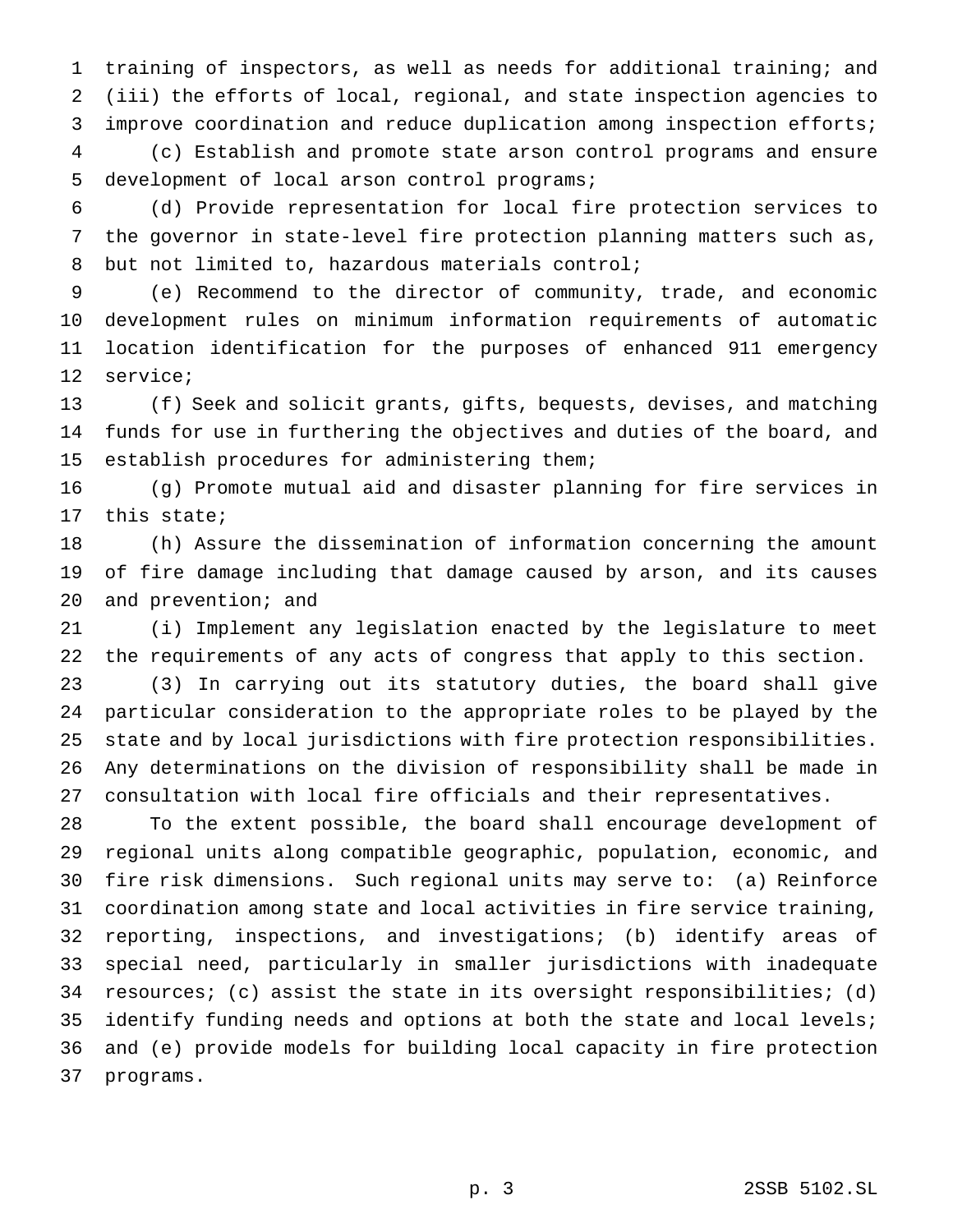**Sec. 2.** RCW 43.43.944 and 1995 c 369 s 21 are each amended to read as follows:

 (1) The fire service training account is hereby established in the 4 state treasury. The ((Washington state patrol shall deposit in the 5 account)) fund shall consist of:

 (a) All fees received by the Washington state patrol for fire 7 service training<sub>i</sub>

 (b) All grants and bequests accepted by the Washington state patrol under RCW 43.43.940; and

10 (c) Twenty percent of all moneys received by the state on fire insurance premiums.

12 (2) Moneys in the account may be appropriated only for fire service training.

 **Sec. 3.** RCW 41.16.050 and 1994 c 273 s 23 are each amended to read as follows:

 There is hereby created and established in the treasury of each municipality a fund which shall be known and designated as the firemen's pension fund, which shall consist of: (1) All bequests, fees, gifts, emoluments, or donations given or paid thereto; (2) 20 ((forty-five)) twenty-five percent of all moneys received by the state from taxes on fire insurance premiums; (3) taxes paid pursuant to the provisions of RCW 41.16.060; (4) interest on the investments of the fund; and (5) contributions by fire fighters as provided for herein. The moneys received from the tax on fire insurance premiums under the provisions of this chapter shall be distributed in the proportion that the number of paid fire fighters in the city, town, or fire protection district bears to the total number of paid fire fighters throughout the state to be ascertained in the following manner: The secretary of the firemen's pension board of each city, town, and fire protection district now or hereafter coming under the provisions of this chapter shall within thirty days after June 7, 1961, and on or before the fifteenth day of January thereafter, certify to the state treasurer the number of paid fire fighters in the fire department in such city, town, or fire protection district. For any city or town annexed by a fire protection district at any time before, on, or after June 9, 1994, the city or town shall continue to certify to the state treasurer the number of paid fire fighters in the city or town fire department immediately before annexation until all obligations against the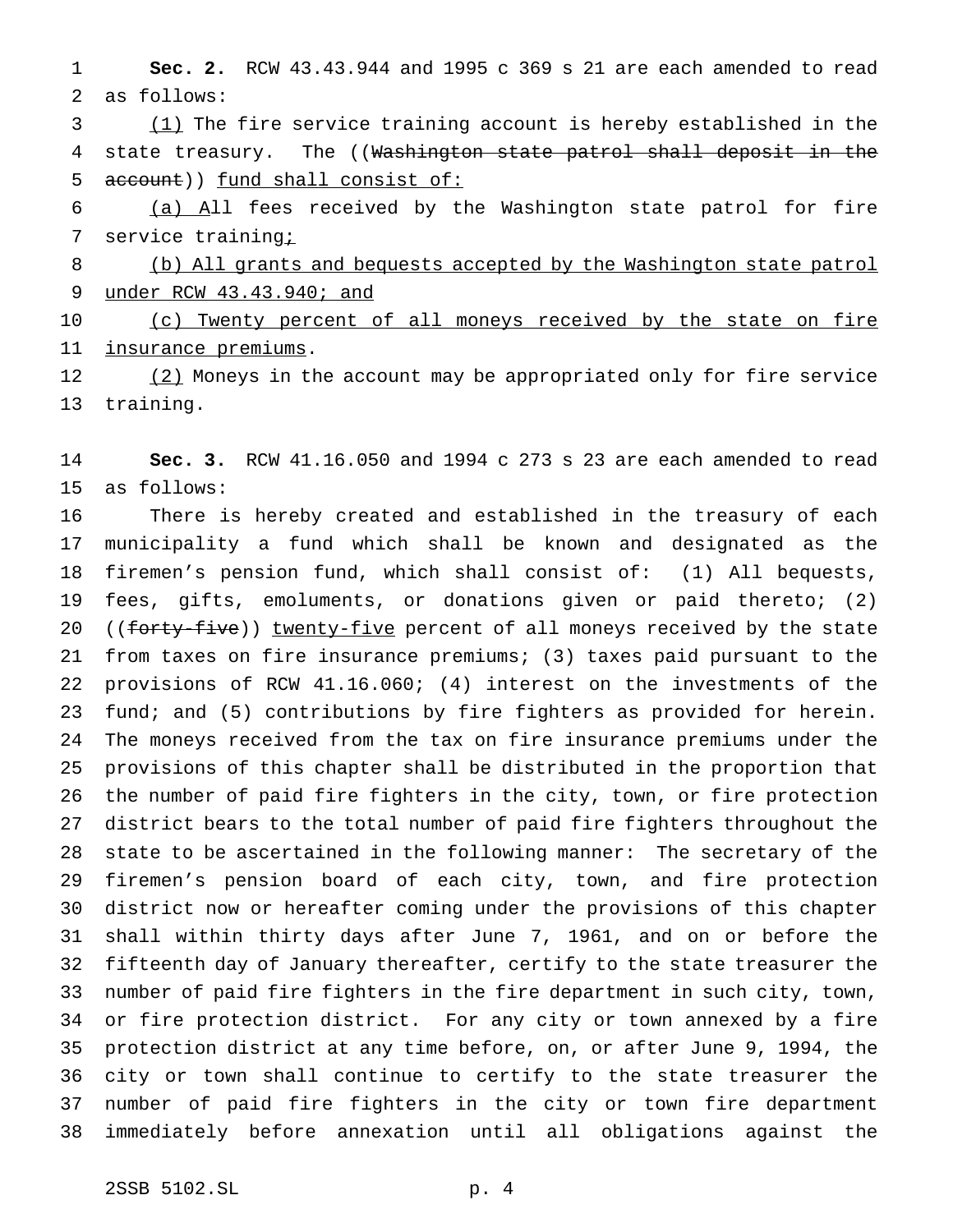firemen's pension fund in the city or town have been satisfied. For the purposes of the calculation in this section, the state treasurer shall subtract the number certified by the annexed city or town from the number of paid fire fighters certified by an annexing fire protection district. The state treasurer shall on or before the first day of June of each year deliver to the treasurer of each city, town, and fire protection district coming under the provisions of this chapter his or her warrant, payable to each city, town, or fire protection district for the amount due such city, town or fire protection district ascertained as herein provided and the treasurer of each such city, town, or fire protection district shall place the amount thereof to the credit of the firemen's pension fund of such city, town, or fire protection district.

 **Sec. 4.** RCW 41.24.170 and 1995 c 11 s 7 are each amended to read as follows:

 Except as provided in RCW 41.24.410, whenever any participant has been a member and served honorably for a period of ten years or more as an active member in any capacity, of any regularly organized volunteer fire department or law enforcement agency of any municipality in this state, and which municipality and participant are enrolled under the retirement provisions, and the participant has reached the age of sixty-five years, the board of trustees shall order and direct that he or she be retired and be paid a monthly pension as provided in this section.

 Whenever a participant has been a member, and served honorably for a period of twenty-five years or more as an active member in any capacity, of any regularly organized volunteer fire department or law enforcement agency of any municipality in this state, and he or she has reached the age of sixty-five years, and the annual retirement fee has been paid for a period of twenty-five years, the board of trustees shall order and direct that he or she be retired and such participant 32 be paid a monthly pension of two hundred ((twenty-five)) eighty dollars from the fund for the balance of that participant's life.

 Whenever any participant has been a member, and served honorably for a period of twenty-five years or more as an active member in any capacity, of any regularly organized volunteer fire department or law enforcement agency of any municipality in this state, and the participant has reached the age of sixty-five years, and the annual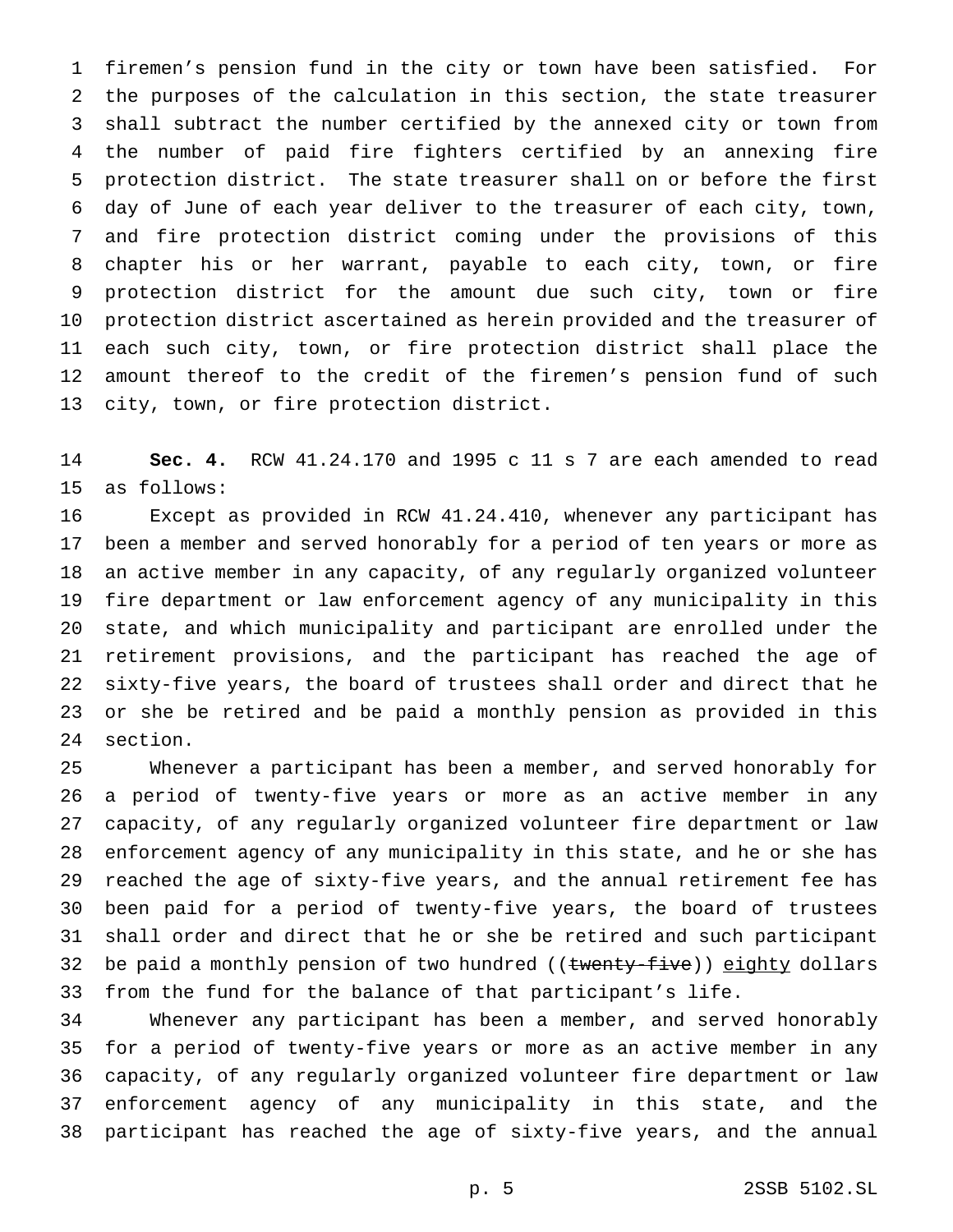retirement fee has been paid for a period of less than twenty-five years, the board of trustees shall order and direct that he or she be retired and that such participant shall receive a minimum monthly 4 pension of ((twenty-five)) thirty dollars increased by the sum of 5 ((eight)) ten dollars each month for each year the annual fee has been paid, but not to exceed the maximum monthly pension provided in this section, for the balance of the participant's life.

8 No pension provided in this section may become payable before the 9 sixty-fifth birthday of the participant, nor for any service less than 10 twenty-five years: PROVIDED, HOWEVER, That:

11 (1) Any participant, ((upon completion of)) who is older than 12 fifty-nine years of age, less than sixty-five years of age, and has 13 completed twenty-five ((years')) years or more of service ((and 14 attainment of age sixty, ) may irrevocably elect( $(\tau)$ ) a reduced monthly 15 pension in lieu of the pension ((to which)) that participant would be 16 entitled to under this section at age sixty-five( $(-t + \epsilon)$ ). The 17 participant who elects this option shall receive the reduced pension 18 for the balance of his or her life ((a monthly pension equal to sixty 19 percent of such pension.

20 (2) Any participant, upon completion of twenty-five years' service 21 and attainment of age sixty-two, may irrevocably elect, in lieu of the 22 pension to which that participant would be entitled under this section 23 at age sixty-five, to receive for the balance of his or her life a 24 monthly pension equal to seventy-five percent of such pension.

25 (3) Any participant, upon completion of less than twenty-five years 26 of service shall receive the applicable reduced pension provided in 27 this subsection, according to the age at which that participant elects 28 to begin to receive the pension. If receipt of the benefits begins at 29 age sixty-five the participant shall receive one hundred percent of the 30 reduced benefit; at age sixty-two the participant shall receive 31 seventy-five percent of the reduced benefit; and at age sixty the 32 participant shall receive sixty percent of the reduced benefit)). The 33 reduced monthly pension is calculated as a percentage of the pension 34 the participant would be entitled to at age sixty-five. The percentage 35 used in the calculation is based upon the age of the participant at the 36 time of retirement as follows:

| 37 | <u>Age 60</u> | <u>Sixty percent</u>       |
|----|---------------|----------------------------|
| 38 | Age 61        | <u>Sixty-eight percent</u> |
| 39 | <u>Age 62</u> | <u>Seventy-six percent</u> |

2SSB 5102.SL p. 6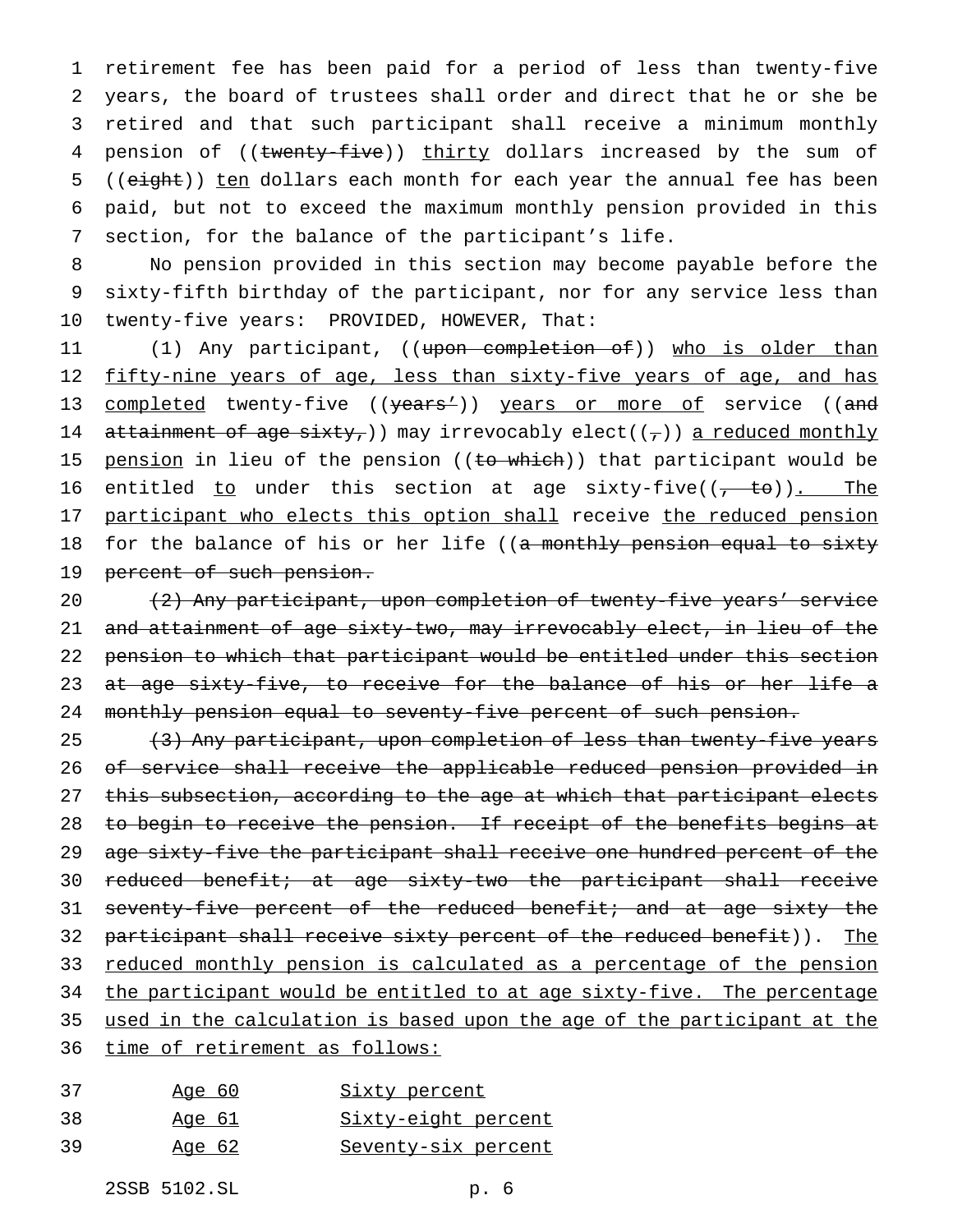1 Age 63 Eighty-four percent

2 Age 64 Minety-two percent

 (2) If a participant is age sixty-five or older but has less than twenty-five years of service, the participant is entitled to a reduced benefit. The reduced benefit shall be computed as follows:

 (a) Upon completion of ten years, but less than fifteen years of 7 service, a monthly pension equal to ((fifteen)) twenty percent of such pension as the participant would have been entitled to receive at age sixty-five after twenty-five years of service;

 (b) Upon completion of fifteen years, but less than twenty years 11 of service, a monthly pension equal to thirty-five percent of such pension as the participant would have been entitled to receive at age 13 sixty-five after twenty-five years of service; and

 (c) Upon completion of twenty years, but less than twenty-five 15 years of service, a monthly pension equal to ((sixty)) seventy-five percent of such pension as the participant would have been entitled to receive at age sixty-five after twenty-five years of service.

18 (3) If a participant with less than twenty-five years of service 19 elects to retire after turning age sixty but before turning age sixty-20 five, the participant's retirement allowance is subject:

 (a) First to the reduction under subsection (2) of this section 22 based upon the participant's years of service; and

 (b) Second to the reduction under subsection (1) of this section 24 based upon the participant's age.

 **Sec. 5.** RCW 41.24.160 and 1998 c 151 s 1 are each amended to read as follows:

 (1) Whenever a fire fighter, or a reserve officer provided a benefit under this section, dies as the result of injuries received, or sickness contracted in consequence or as the result of the performance of his or her duties, the board of trustees shall order and direct the payment of the sum of one hundred fifty-two thousand dollars to his widow or her widower, or if there is no widow or widower, then to his or her dependent child or children, or if there is no dependent child 34 or children, then to his or her dependent parents or either of them, or if there are no dependent parents or parent, then the death benefit shall be paid to the member's estate, and the sum of one thousand two hundred seventy-five dollars per month to his widow or her widower during his or her life together with the additional monthly sum of one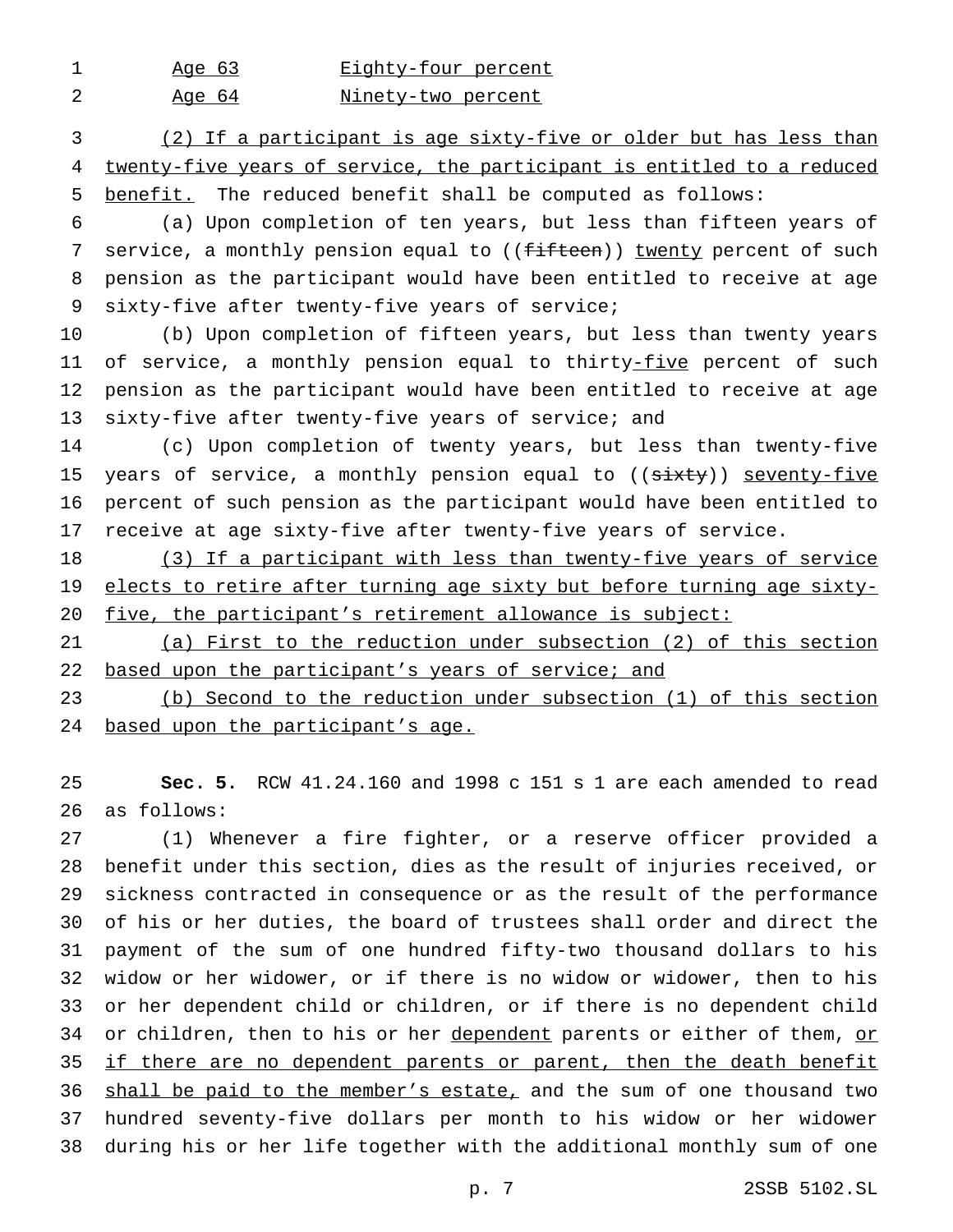hundred ten dollars for each child of the member, unemancipated or under eighteen years of age, dependent upon the member for support at the time of his or her death, to a maximum total of two thousand five hundred fifty dollars per month.

 (2) If the widow or widower does not have legal custody of one or more dependent children of the deceased fire fighter or if, after the death of the fire fighter, legal custody of such child or children passes from the widow or widower to another person, any payment on account of such child or children not in the legal custody of the widow or widower shall be made to the person or persons having legal custody of such child or children. Such payments on account of such child or children shall be subtracted from the amount to which such widow or widower would have been entitled had such widow or widower had legal custody of all the children and the widow or widower shall receive the remainder after such payments on account of such child or children have been subtracted. If there is no widow or widower, or the widow or widower dies while there are children, unemancipated or under eighteen years of age, then the amount of eight hundred twenty-five dollars per month shall be paid for the youngest or only child together with an additional seventy dollars per month for each additional of such children to a maximum of one thousand six hundred fifty dollars per 22 month until they become emancipated or reach the age of eighteen years; and if there are no widow or widower, child, or children entitled thereto, then to his or her parents or either of them the sum of eight hundred twenty-five dollars per month for life, if it is proved to the satisfaction of the board that the parents, or either of them, were dependent on the deceased for their support at the time of his or her death. In any instance in subsections (1) and (2) of this section, if the widow or widower, child or children, or the parents, or either of them, marries while receiving such pension the person so marrying shall thereafter receive no further pension from the fund.

 (3) In the case provided for in this section, the monthly payment provided may be converted in whole or in part into a lump sum payment, not in any case to exceed twelve thousand dollars, equal or proportionate, as the case may be, to the actuarial equivalent of the monthly payment in which event the monthly payments shall cease in whole or in part accordingly or proportionately. Such conversion may be made either upon written application to the state board and shall rest in the discretion of the state board; or the state board is